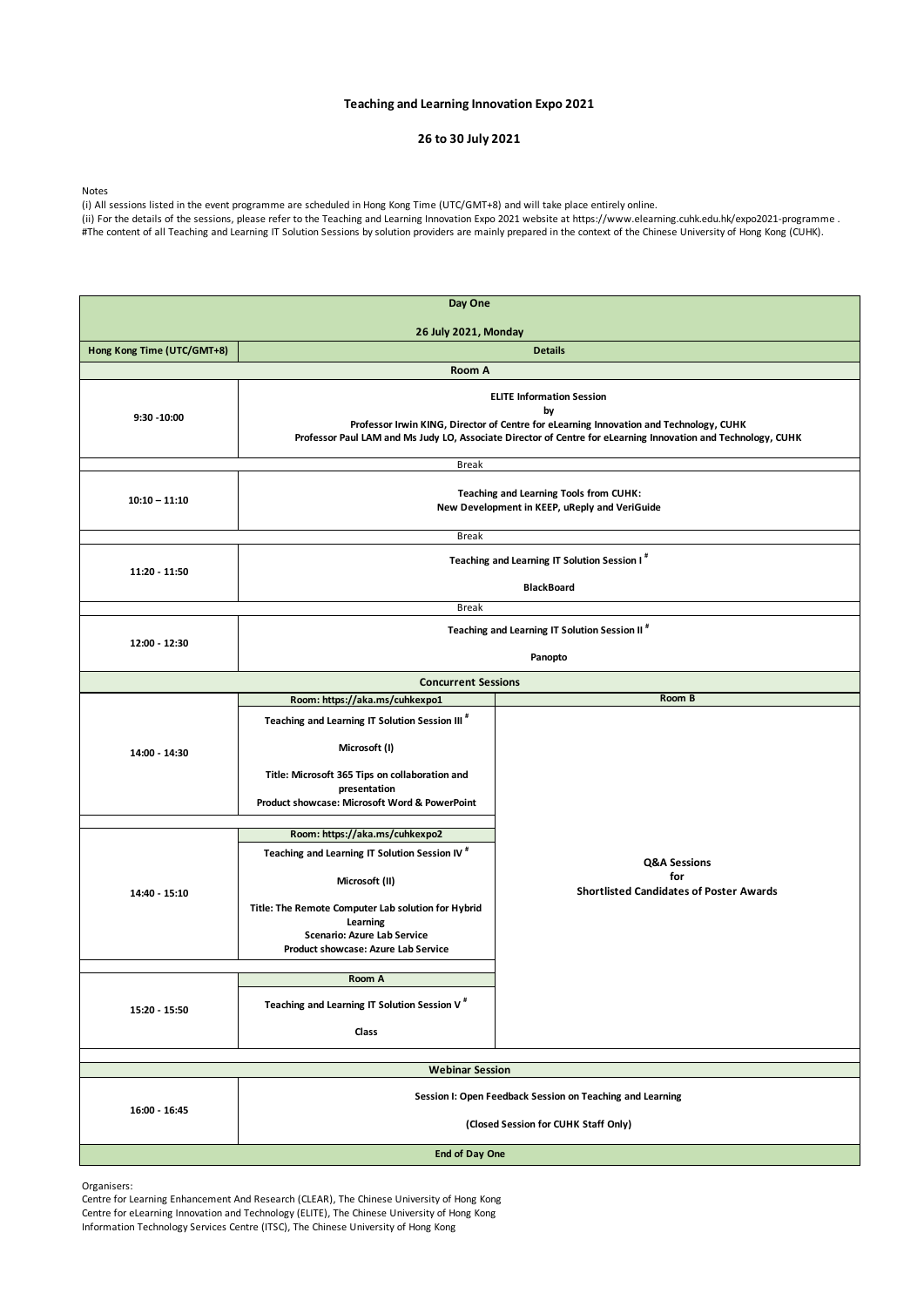### Organisers:

Centre for Learning Enhancement And Research (CLEAR), The Chinese University of Hong Kong Centre for eLearning Innovation and Technology (ELITE), The Chinese University of Hong Kong Information Technology Services Centre (ITSC), The Chinese University of Hong Kong

| Day Two                    |                            |                                                                                                                                                                                                                                                                                               |                                                                                                      |  |
|----------------------------|----------------------------|-----------------------------------------------------------------------------------------------------------------------------------------------------------------------------------------------------------------------------------------------------------------------------------------------|------------------------------------------------------------------------------------------------------|--|
|                            |                            | 27 July 2021, Tuesday                                                                                                                                                                                                                                                                         |                                                                                                      |  |
| Hong Kong Time (UTC/GMT+8) |                            | <b>Details</b>                                                                                                                                                                                                                                                                                |                                                                                                      |  |
|                            |                            | Room A                                                                                                                                                                                                                                                                                        |                                                                                                      |  |
| 09:30 - 11:30              |                            | Service Learning (SL) Workshop                                                                                                                                                                                                                                                                |                                                                                                      |  |
|                            | $9:30 - 10:15$             | Part I: Develop an e-Learning Service-learning Course: Opportunities and Challenges<br>by                                                                                                                                                                                                     |                                                                                                      |  |
|                            |                            | Professor Wallace Chi Ho CHAN, Associate Professor, Department of Social Work, CUHK<br>Mr Kon Chi WONG, Part-time Lecturer, Department of Social Work                                                                                                                                         |                                                                                                      |  |
|                            |                            | Part II: Unleashing Competencies through Service-learning: Lessons from Self-initiated Projects<br>by                                                                                                                                                                                         |                                                                                                      |  |
|                            | $10:15 - 11:00$            | Mr Kelvin Ka Wang LAM, Project leader of "Love· Care· Boundaryless", CUHK<br>Ms Adella NAMAGEMBE, Representative, Refugee Union                                                                                                                                                               |                                                                                                      |  |
|                            |                            | Moderator: Ms Irene Wai Ming NG, Director, I.CARE Centre for Whole-person Development, CUHK                                                                                                                                                                                                   |                                                                                                      |  |
|                            | 11:00 - 11:30              | Part III: Q&A & Conclusion                                                                                                                                                                                                                                                                    |                                                                                                      |  |
|                            |                            | Moderator: Professor Vivian LEE, Associate Professor, Centre for Learning Enhancement And Research, CUHK                                                                                                                                                                                      |                                                                                                      |  |
|                            |                            | <b>Break</b><br><b>Webinar Session</b>                                                                                                                                                                                                                                                        |                                                                                                      |  |
|                            |                            |                                                                                                                                                                                                                                                                                               |                                                                                                      |  |
| 11:45 - 12:30              |                            | Session II: Open Feedback Session on Teaching and Learning                                                                                                                                                                                                                                    |                                                                                                      |  |
|                            |                            | (Closed Session for CUHK Staff Only)                                                                                                                                                                                                                                                          |                                                                                                      |  |
|                            |                            | Room A                                                                                                                                                                                                                                                                                        |                                                                                                      |  |
| 15:00 - 15:30              |                            | 粵港澳大灣區高校在線開放課程聯盟「經驗分享」<br>Sharing on "Guangdong, Hong Kong, and Macao Greater Bay Area<br>Online Open Courses Alliance (GDHKMOOC)"<br>主講嘉賓 Guest Speaker<br>張榮華教授<br>聯盟理事長<br>暨南大學副校長<br>Professor ZHANG Ronghua<br><b>Chair of the Alliance</b><br><b>Vice-President of Jinan University</b> |                                                                                                      |  |
|                            |                            | (此節活動將以普通話進行 Putonghua Session)                                                                                                                                                                                                                                                               |                                                                                                      |  |
| <b>Break</b>               |                            |                                                                                                                                                                                                                                                                                               |                                                                                                      |  |
|                            | <b>Concurrent Sessions</b> |                                                                                                                                                                                                                                                                                               |                                                                                                      |  |
| 15:40 - 17:00              |                            | Room A<br>Teaching and Learning IT Solution Session VI <sup>#</sup><br>Examsoft / Gradescope / Piazza                                                                                                                                                                                         | Room B<br>Q&A Sessions<br>for<br><b>Shortlisted Candidates of Poster Awards</b><br>$(15:40 - 16:35)$ |  |
| <b>End of Day Two</b>      |                            |                                                                                                                                                                                                                                                                                               |                                                                                                      |  |

## **Teaching and Learning Innovation Expo 2021**

# **26 to 30 July 2021**

Notes

(i) All sessions listed in the event programme are scheduled in Hong Kong Time (UTC/GMT+8) and will take place entirely online.

(ii) For the details of the sessions, please refer to the Teaching and Learning Innovation Expo 2021 website at https://www.elearning.cuhk.edu.hk/expo2021-programme .

#The content of all Teaching and Learning IT Solution Sessions by solution providers are mainly prepared in the context of the Chinese University of Hong Kong (CUHK).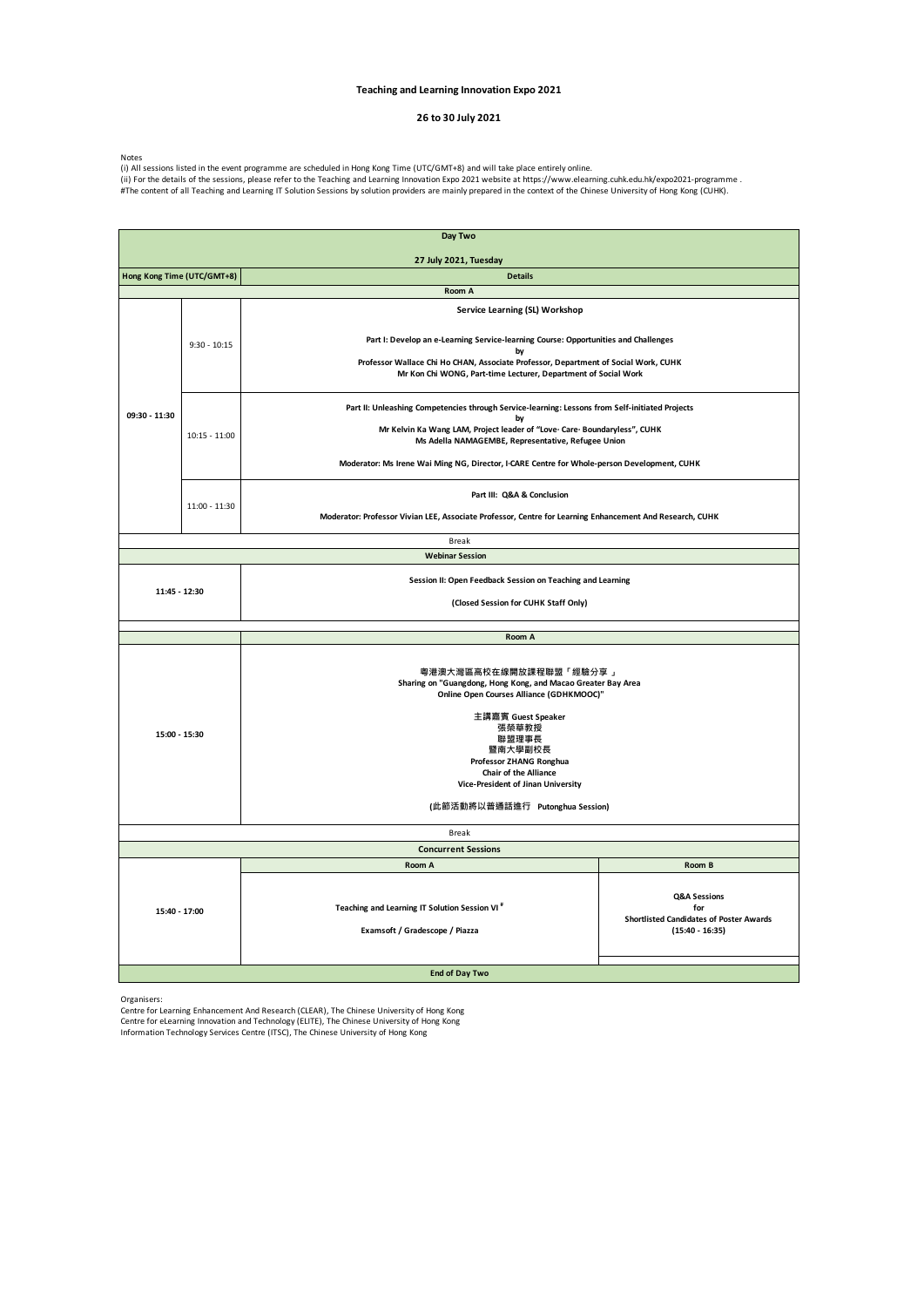### **Teaching and Learning Innovation Expo 2021**

### **26 to 30 July 2021**

Notes<br>(i) All sessions listed in the event programme are scheduled in Hong Kong Time (UTC/GMT+8) and will take place entirely online.<br>(ii) For the details of the sessions, please refer to the Teaching and Learning Innovati

| Day Three                                                               |                                                                                                                                                                                                                                                                                                       |                                                                                                                                                                                                                                                                                                                                                                                                                                                                                                                                                                                                                                                                                                                                                                                                                                                                                                                                                                                   |                                                                                                                                                                                                                                                                 |  |
|-------------------------------------------------------------------------|-------------------------------------------------------------------------------------------------------------------------------------------------------------------------------------------------------------------------------------------------------------------------------------------------------|-----------------------------------------------------------------------------------------------------------------------------------------------------------------------------------------------------------------------------------------------------------------------------------------------------------------------------------------------------------------------------------------------------------------------------------------------------------------------------------------------------------------------------------------------------------------------------------------------------------------------------------------------------------------------------------------------------------------------------------------------------------------------------------------------------------------------------------------------------------------------------------------------------------------------------------------------------------------------------------|-----------------------------------------------------------------------------------------------------------------------------------------------------------------------------------------------------------------------------------------------------------------|--|
| 28 July 2021, Wednesday<br>Hong Kong Time (UTC/GMT+8)<br><b>Details</b> |                                                                                                                                                                                                                                                                                                       |                                                                                                                                                                                                                                                                                                                                                                                                                                                                                                                                                                                                                                                                                                                                                                                                                                                                                                                                                                                   |                                                                                                                                                                                                                                                                 |  |
|                                                                         | <b>Main Theatre</b>                                                                                                                                                                                                                                                                                   |                                                                                                                                                                                                                                                                                                                                                                                                                                                                                                                                                                                                                                                                                                                                                                                                                                                                                                                                                                                   |                                                                                                                                                                                                                                                                 |  |
| 09:30 - 09:50                                                           |                                                                                                                                                                                                                                                                                                       | <b>Opening Ceremony</b><br><b>Welcoming Speeches by</b><br>Professor Alan K.L. CHAN, Acting Vice-Chancellor and President<br>The Chinese University of Hong Kong<br>and<br>Professor Wai-yin POON, Pro-Vice-Chancellor (Teaching and Learning)<br>The Chinese University of Hong Kong<br><b>Other Officiating Guests</b><br>Professor Cecilia CHUN, Director of Centre for Learning Enhancement And Research (CLEAR), The Chinese University of Hong Kong<br>Professor Irwin KING, Director of Centre for eLearning Innovation and Technology (ELITE), The Chinese University of Hong Kong<br>Ms Carol CHIU, Director of Information Technology Services Centre, The Chinese University of Hong Kong<br>Professor Paul LAM, Associate Professor of CLEAR and Associate Director of ELITE, The Chinese University of Hong Kong<br>Ms Judy LO, Head of Education Technology of ITSC and Associate Director of ELITE, The Chinese University of Hong Kong<br><b>Keynote Speakers</b> |                                                                                                                                                                                                                                                                 |  |
|                                                                         |                                                                                                                                                                                                                                                                                                       | Professor Carmen WONG and Professor Apple Pui Yi CHUI<br><b>Keynote Session I</b>                                                                                                                                                                                                                                                                                                                                                                                                                                                                                                                                                                                                                                                                                                                                                                                                                                                                                                 |                                                                                                                                                                                                                                                                 |  |
| 09:50 - 10:35                                                           |                                                                                                                                                                                                                                                                                                       | Title: Fostering Professionalism in Higher Education<br><b>Professor Carmen WONG</b><br>Faculty of Medicine, The Chinese Univeristy of Hong Kong<br>Recipient of the 2020 University Grants Committee Teaching Award<br>Recipient of the 2020 University Education Award                                                                                                                                                                                                                                                                                                                                                                                                                                                                                                                                                                                                                                                                                                          |                                                                                                                                                                                                                                                                 |  |
|                                                                         |                                                                                                                                                                                                                                                                                                       | <b>Break</b>                                                                                                                                                                                                                                                                                                                                                                                                                                                                                                                                                                                                                                                                                                                                                                                                                                                                                                                                                                      |                                                                                                                                                                                                                                                                 |  |
| 10:45 - 11:30                                                           |                                                                                                                                                                                                                                                                                                       | <b>Keynote Session II</b><br>Title: Fostering Pro-environmental Attitudes and Behaviors of University Students: Experience from UGEB3630<br>Professor Apple Pui Yi CHUI<br>School of Life Sciences, The Chinese University of Hong Kong<br>Recipient of the 2020 University Education Award                                                                                                                                                                                                                                                                                                                                                                                                                                                                                                                                                                                                                                                                                       |                                                                                                                                                                                                                                                                 |  |
|                                                                         | <b>Keynote Session III</b><br>Title: Teamwork for Success to KEEP Learning for Life<br>11:30 - 12:15<br>Professor Irwin Kuo Chin KING<br>Department of Computer Science and Engineering, The Chinese University of Hong Kong<br>Recipient (Team Leader) of the 2020 University Education Award (Team) |                                                                                                                                                                                                                                                                                                                                                                                                                                                                                                                                                                                                                                                                                                                                                                                                                                                                                                                                                                                   |                                                                                                                                                                                                                                                                 |  |
|                                                                         |                                                                                                                                                                                                                                                                                                       | <b>Interactive Session for Digital Poster Exhibition</b><br>$(12:45 - 14:00)$                                                                                                                                                                                                                                                                                                                                                                                                                                                                                                                                                                                                                                                                                                                                                                                                                                                                                                     |                                                                                                                                                                                                                                                                 |  |
|                                                                         | 12:45 - 13:20                                                                                                                                                                                                                                                                                         | <b>Interactive Session for Digital Poster Exhibition</b><br>(Breakout 1)<br>Please visit the Digital Poster Exhibition site to view the details and join the zoom meeting room of the exhibited posters in this breakout session:<br>https://www.cuhk.edu.hk/eLearning/expo2021/posters (access restricted to registered participants only)                                                                                                                                                                                                                                                                                                                                                                                                                                                                                                                                                                                                                                       |                                                                                                                                                                                                                                                                 |  |
| 12:45 - 14:00                                                           |                                                                                                                                                                                                                                                                                                       | Break                                                                                                                                                                                                                                                                                                                                                                                                                                                                                                                                                                                                                                                                                                                                                                                                                                                                                                                                                                             | <b>Interactive Session for Digital Poster Exhibition</b>                                                                                                                                                                                                        |  |
|                                                                         | 13:25 - 14:00                                                                                                                                                                                                                                                                                         |                                                                                                                                                                                                                                                                                                                                                                                                                                                                                                                                                                                                                                                                                                                                                                                                                                                                                                                                                                                   | (Breakout 2)                                                                                                                                                                                                                                                    |  |
|                                                                         |                                                                                                                                                                                                                                                                                                       |                                                                                                                                                                                                                                                                                                                                                                                                                                                                                                                                                                                                                                                                                                                                                                                                                                                                                                                                                                                   | Please visit the Digital Poster Exhibition site to view the details and join the zoom meeting room of the exhibited posters in this breakout session:<br>https://www.cuhk.edu.hk/eLearning/expo2021/posters (access restricted to registered participants only) |  |
|                                                                         |                                                                                                                                                                                                                                                                                                       | <b>Parallel Talk Sessions</b><br>$(14:15 - 17:20)$                                                                                                                                                                                                                                                                                                                                                                                                                                                                                                                                                                                                                                                                                                                                                                                                                                                                                                                                |                                                                                                                                                                                                                                                                 |  |
|                                                                         |                                                                                                                                                                                                                                                                                                       | Room A                                                                                                                                                                                                                                                                                                                                                                                                                                                                                                                                                                                                                                                                                                                                                                                                                                                                                                                                                                            | Room B                                                                                                                                                                                                                                                          |  |
|                                                                         |                                                                                                                                                                                                                                                                                                       |                                                                                                                                                                                                                                                                                                                                                                                                                                                                                                                                                                                                                                                                                                                                                                                                                                                                                                                                                                                   |                                                                                                                                                                                                                                                                 |  |
|                                                                         |                                                                                                                                                                                                                                                                                                       | Curriculum/ Course Designs I<br>Facilitator: Dr Franko WONG                                                                                                                                                                                                                                                                                                                                                                                                                                                                                                                                                                                                                                                                                                                                                                                                                                                                                                                       | <b>New Normal in Education</b><br><b>Facilitator: Professor Paul LAM</b>                                                                                                                                                                                        |  |
|                                                                         | $14:15 - 14:30$                                                                                                                                                                                                                                                                                       | Centre for Learning Enhancement And Research, The Chinese University of Hong Kong<br>Education under the Pandemic: Assisting Students to Self-learn Cantonese Linguistics via a<br>MOOC (Submission Reference No.: 038)                                                                                                                                                                                                                                                                                                                                                                                                                                                                                                                                                                                                                                                                                                                                                           | Centre for Learning Enhancement And Research, The Chinese University of Hong Kong<br>A New Challenge for Anatomy Education amidst the COVID-19 Pandemic: Teacher and Student<br>Perspectives (Submission Reference No.: 089)                                    |  |
|                                                                         |                                                                                                                                                                                                                                                                                                       | Main Presenter: Ms Mei Ying KI, Department of Chinese Language and Literature, The Chinese<br>University of Hong Kong                                                                                                                                                                                                                                                                                                                                                                                                                                                                                                                                                                                                                                                                                                                                                                                                                                                             | Main Presenter: Ms Winnie Yi Lam WONG, MBChB, Faculty of Medicine, The Chinese University<br>of Hong Kong                                                                                                                                                       |  |
|                                                                         |                                                                                                                                                                                                                                                                                                       | Big Data Analytics (in Marketing) for Business School Students (Submission Reference No.:<br>BU03)*                                                                                                                                                                                                                                                                                                                                                                                                                                                                                                                                                                                                                                                                                                                                                                                                                                                                               | From survival to adaptation: A Comparison of Results from a Two-year Study on Perception on<br>Learning and Teaching at PolyU (Submission Reference No.: PolyU01)*                                                                                              |  |
| 14:15 - 15:30<br>(Breakout 1)                                           | 14:30 - 14:45                                                                                                                                                                                                                                                                                         | Main Presenter: Dr Lei SU, Department of Marketing, Hong Kong Baptist University                                                                                                                                                                                                                                                                                                                                                                                                                                                                                                                                                                                                                                                                                                                                                                                                                                                                                                  | Main Presenter: Dr Julia CHEN, Educational Development Centre, The Hong Kong Polytechnic<br><b>University</b>                                                                                                                                                   |  |
|                                                                         | $14:45 - 15:00$                                                                                                                                                                                                                                                                                       | The Avengers and the Law: Using Superhero Films to Assist Law Students in Transitioning and<br>Developing their Learning Skills for University Studies (Submission Reference No.: 002)<br>Main Presenter: Prof Steven GALLAGHER, Faculty of Law, The Chinese University of Hong Kong                                                                                                                                                                                                                                                                                                                                                                                                                                                                                                                                                                                                                                                                                              | Comparing Student Performance and Satisfaction Between Face-To-Face and Online Education<br>of a Science Course in a Liberal Arts University: A Quasi-Experiment with Course Delivery<br>Mode Fully Manipulated (Submission Reference No.: LU02)*               |  |
|                                                                         |                                                                                                                                                                                                                                                                                                       |                                                                                                                                                                                                                                                                                                                                                                                                                                                                                                                                                                                                                                                                                                                                                                                                                                                                                                                                                                                   | Main Presenter: Dr Helen Hongyan GENG, Science Unit, Lingnan University                                                                                                                                                                                         |  |
|                                                                         | $15:00 - 15:15$                                                                                                                                                                                                                                                                                       | Open Floor Discussion                                                                                                                                                                                                                                                                                                                                                                                                                                                                                                                                                                                                                                                                                                                                                                                                                                                                                                                                                             | Teaching (Submission Reference No.: HKUST 03)<br>Main Presenter: Prof Stuart GIETEL-BASTEN, Associate Dean of Humanities and Social Science,<br>The Hong Kong University of Science and Technology                                                              |  |
|                                                                         | 15:15 - 15:30                                                                                                                                                                                                                                                                                         | <b>Break</b>                                                                                                                                                                                                                                                                                                                                                                                                                                                                                                                                                                                                                                                                                                                                                                                                                                                                                                                                                                      | Open Floor Discussion                                                                                                                                                                                                                                           |  |
|                                                                         |                                                                                                                                                                                                                                                                                                       | <b>Curriculum/ Course Designs II</b>                                                                                                                                                                                                                                                                                                                                                                                                                                                                                                                                                                                                                                                                                                                                                                                                                                                                                                                                              | AR/ VR and Game                                                                                                                                                                                                                                                 |  |
|                                                                         |                                                                                                                                                                                                                                                                                                       | <b>Facilitator: Professor Stuart Michael MCMANUS</b><br>Department of History, The Chinese University of Hong Kong<br>A Brave New World: Developing the First Digital History Course at CUHK (Submission                                                                                                                                                                                                                                                                                                                                                                                                                                                                                                                                                                                                                                                                                                                                                                          | <b>Facilitator: Dr Florence TANG</b><br>School of Biomedical Sciences, The Chinese University of Hong Kong<br>Virtual Reality Learning Experience in Shopping Mall Course (Submission Reference No.: 011)                                                       |  |
|                                                                         | 15:45 - 16:00                                                                                                                                                                                                                                                                                         | Reference No.: 001)<br>Main Presenter: Prof Stuart Michael MCMANUS, Department of History, The Chinese University<br>of Hong Kong                                                                                                                                                                                                                                                                                                                                                                                                                                                                                                                                                                                                                                                                                                                                                                                                                                                 | Main Presenter: Dr Ervi LIUSMAN, School of Hotel and Tourism Management, The Chinese<br>University of Hong Kong                                                                                                                                                 |  |
|                                                                         | $16:00 - 16:15$                                                                                                                                                                                                                                                                                       | Why Incorporate Literary Theory in an ESP Course? (Submission Reference No.: 044)<br>Main Presenter: Mr Mike SEE, English Language Teaching Unit, The Chinese University of Hong<br>Kong                                                                                                                                                                                                                                                                                                                                                                                                                                                                                                                                                                                                                                                                                                                                                                                          | Developing VR to Enhance Cantonese Speaking Proficiency (Submission Reference No.: 033)<br>Main Presenter: Dr Anna MA, Department of Linguistics and Modern Languages, The Chinese<br>University of Hong Kong                                                   |  |
| $15:45 - 17:20$                                                         |                                                                                                                                                                                                                                                                                                       | Interprofessional Education to Enhance Patient Care - Pedagogy Design to Foster Mutual<br>Learning (Submission Reference No.: 058)                                                                                                                                                                                                                                                                                                                                                                                                                                                                                                                                                                                                                                                                                                                                                                                                                                                | Using Augmented Reality (AR) to Enhance the Learning of Environmental Toxicology at Home<br>(Submission Reference No.: CityU01)*                                                                                                                                |  |
| (Breakout 2)                                                            | $16:15 - 16:30$                                                                                                                                                                                                                                                                                       | Main Presenter: Ms Joyce Tik Sze LI, Centre for Learning Enhancement And Research, The<br>Chinese University of Hong Kong                                                                                                                                                                                                                                                                                                                                                                                                                                                                                                                                                                                                                                                                                                                                                                                                                                                         | Main Presenter: Ms Angel LU, Office of the Chief Information Officer, City University of Hong<br>Kong                                                                                                                                                           |  |
|                                                                         |                                                                                                                                                                                                                                                                                                       | Cost-effectiveness of Virtual Reality and Wet Laboratory Cataract Surgery Simulation on<br>Operating Theatre Performance (Submission Reference No.: 062)                                                                                                                                                                                                                                                                                                                                                                                                                                                                                                                                                                                                                                                                                                                                                                                                                          | Reference No.: 073)                                                                                                                                                                                                                                             |  |
|                                                                         | $16:30 - 16:45$                                                                                                                                                                                                                                                                                       | Main Presenter: Dr Danny Siu-Chun NG, Department of Ophthalmology and Visual Sciences, The Main Presenter: Dr Wai-Tat WONG, Department Anaesthesia and Intensive Care, The Chinese<br>Chinese University of Hong Kong                                                                                                                                                                                                                                                                                                                                                                                                                                                                                                                                                                                                                                                                                                                                                             | Building a Resilient Pedagogical Approach: Blended and Mixed-Mode Learning in Social Science<br>Learning in-hospital Cardiopulmonary Resuscitation with Web-based Video Games (Submission<br>University of Hong Kong                                            |  |
|                                                                         | 16:45 - 17:00                                                                                                                                                                                                                                                                                         | Open Floor Discussion                                                                                                                                                                                                                                                                                                                                                                                                                                                                                                                                                                                                                                                                                                                                                                                                                                                                                                                                                             | Strengthening the STEM Education with Collaboration: How the Secondary School Students'<br>Perception on the Use of Virtual Reality-Based Courseware in Learning Biology (Submission<br>Reference No.: 085)                                                     |  |
|                                                                         | 17:00 - 17:20                                                                                                                                                                                                                                                                                         |                                                                                                                                                                                                                                                                                                                                                                                                                                                                                                                                                                                                                                                                                                                                                                                                                                                                                                                                                                                   | Main Presenter: Dr Florence Mei Kuen TANG, School of Biomedical Sciences, Faculty of<br>Medicine, The Chinese University of Hong Kong<br>Open Floor Discussion                                                                                                  |  |

Organisers:<br>Centre for Learning Enhancement And Research (CLEAR), The Chinese University of Hong Kong<br>Centre for eLearning Innovation and Technology (ELITE), The Chinese University of Hong Kong<br>Information Technology Servi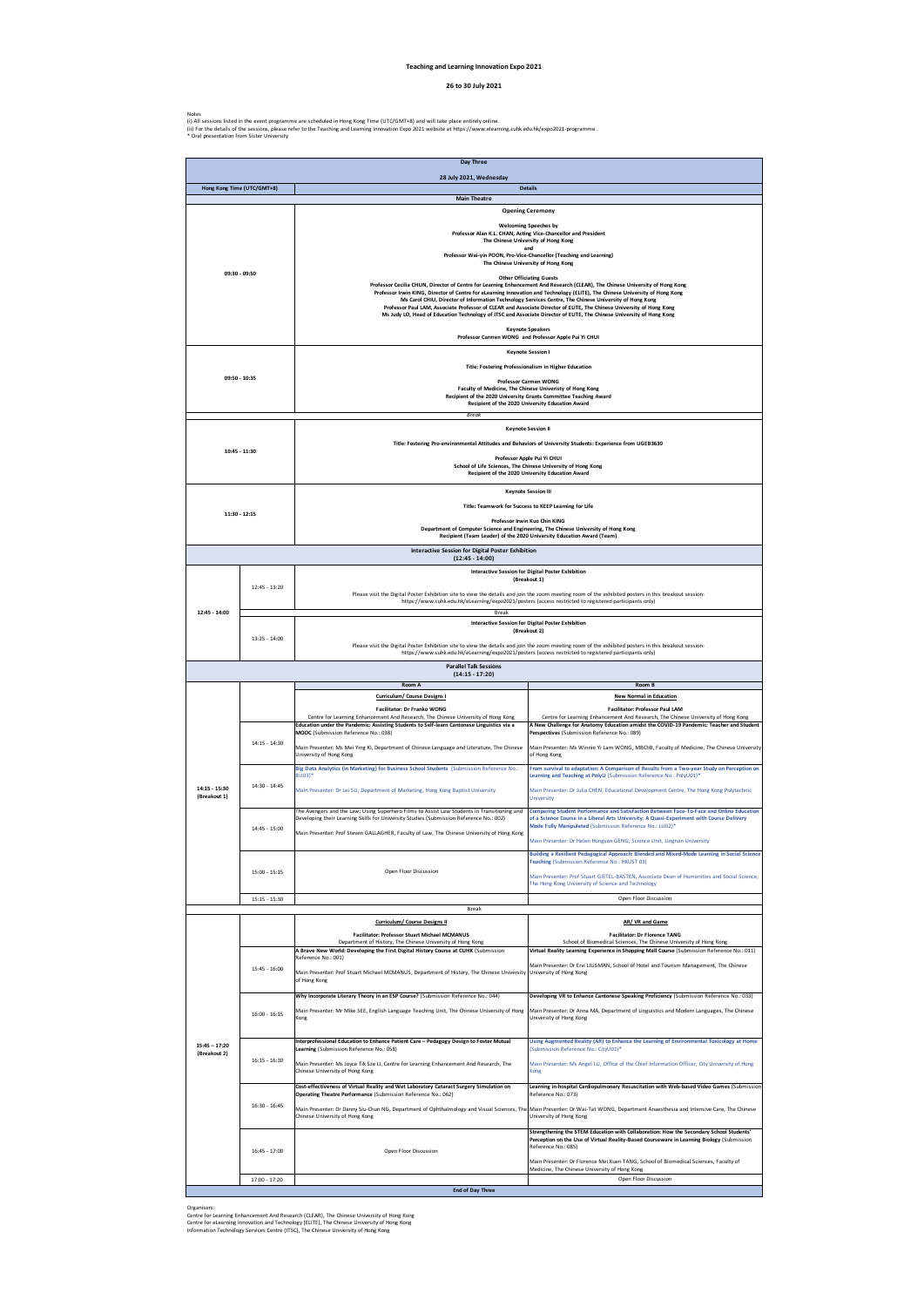| Day Four<br>29 July 2021, Thursday |                 |                                                                                                                                                                                             |                                                                                                                                                                                                                          |                                                                                                                                                                 |  |
|------------------------------------|-----------------|---------------------------------------------------------------------------------------------------------------------------------------------------------------------------------------------|--------------------------------------------------------------------------------------------------------------------------------------------------------------------------------------------------------------------------|-----------------------------------------------------------------------------------------------------------------------------------------------------------------|--|
| Hong Kong Time (UTC/GMT+8)         |                 |                                                                                                                                                                                             | <b>Details</b><br><b>Main Theatre</b>                                                                                                                                                                                    |                                                                                                                                                                 |  |
|                                    |                 |                                                                                                                                                                                             | <b>Panel Discussion I</b>                                                                                                                                                                                                |                                                                                                                                                                 |  |
|                                    |                 | <b>New Normal Teaching Experience and Reflection</b>                                                                                                                                        |                                                                                                                                                                                                                          |                                                                                                                                                                 |  |
|                                    |                 |                                                                                                                                                                                             | Panelists:<br>Communities of Practice members in Hong Kong Universities invited by the CUHK Teaching and Learning Community of Practice                                                                                  |                                                                                                                                                                 |  |
|                                    |                 | Professor Aloysius Wilfred Raj AROKIARAJ<br>Senior Project Officer, Office of Service-Learning<br>Adjunct Assistant Professor, School of Graduate Studies,                                  |                                                                                                                                                                                                                          |                                                                                                                                                                 |  |
|                                    |                 | <b>Lingnan University</b><br>Professor Grace CHOU<br>Associate Professor of Teaching, Department of History                                                                                 |                                                                                                                                                                                                                          |                                                                                                                                                                 |  |
| $9:30 - 10:30$                     |                 | <b>Lingnan University</b><br>Dr Ann LAU<br>Principal Lecturer, School of Biomedical Sciences<br>The Chinese University of Hong Kong                                                         |                                                                                                                                                                                                                          |                                                                                                                                                                 |  |
|                                    |                 | <b>Professor Eric TSUI</b><br>Professor, Department of Industrial and Systems Engineering<br>Associate Director (Business Development), Knowledge Management and Innovation Research Centre |                                                                                                                                                                                                                          |                                                                                                                                                                 |  |
|                                    |                 | Senior Educational Development Officer, Educational Development Centre<br>The Hong Kong Polytechnic University<br><b>Professor Denis YU</b>                                                 |                                                                                                                                                                                                                          |                                                                                                                                                                 |  |
|                                    |                 | Associate Professor, School of Energy and Environment<br>City University of Hong Kong<br><b>Facilitator:</b>                                                                                |                                                                                                                                                                                                                          |                                                                                                                                                                 |  |
|                                    |                 |                                                                                                                                                                                             | <b>Professor Paul LAM</b><br>Associate Professor, Centre for Learning Enhancement And Research<br>The Chinese University of Hong Kong                                                                                    |                                                                                                                                                                 |  |
|                                    |                 |                                                                                                                                                                                             | <b>Parallel Talk Sessions</b><br>$(10:45 - 12:00, 13:00 - 17:35)$                                                                                                                                                        |                                                                                                                                                                 |  |
|                                    |                 | Room A                                                                                                                                                                                      | Room B                                                                                                                                                                                                                   | Room C                                                                                                                                                          |  |
|                                    |                 | <b>Online Teaching</b><br><b>Facilitator: Dr Isabel HWANG</b>                                                                                                                               | Peer-Learning I<br>Facilitator: Professor Fanny Ming Yan CHUNG                                                                                                                                                           |                                                                                                                                                                 |  |
|                                    |                 | School of Biomedical Sciences, The Chinese University of Hong Kong                                                                                                                          | B.A. in Cultural Management Programme, Faculty of Arts,<br>The Chinese University of Hong Kong                                                                                                                           |                                                                                                                                                                 |  |
|                                    |                 | What Can We Learn from YouTuber to Deliver Better Online Teaching? (Submission Promoting Peer Learning through Digital Exhibition: Towards Innovative<br>Reference No.: 004)                | Approaches in Promoting Heritage of Chinese Theatre Arts (Submission Reference                                                                                                                                           |                                                                                                                                                                 |  |
|                                    | $10:45 - 11:00$ | Main Presenter: Dr Ka Ming MOK, Department of Finance, The Chinese University of                                                                                                            | No.: 030)                                                                                                                                                                                                                |                                                                                                                                                                 |  |
|                                    |                 | Hong Kong                                                                                                                                                                                   | Main Presenter: Prof Fanny Ming Yan CHUNG, B.A. in Cultural Management<br>Programme, Faculty of Arts, The Chinese University of Hong Kong                                                                                |                                                                                                                                                                 |  |
|                                    |                 | Using Telepresence and Social Technologies to Create Social Impact (Submission<br>Reference No.: 031)                                                                                       | Transformation in Pedagogy 2.0: Launching GEpository in the General Education<br>Foundation Programme (Submission Reference No.: 054)                                                                                    |                                                                                                                                                                 |  |
| 10:45 - 12:00<br>(Breakout 1)      | $11:00 - 11:15$ | Main Presenter: Prof Hok Bun Isaac LEUNG, B.A. in Cultural Management<br>Programme, Faculty of Arts, The Chinese University of Hong Kong                                                    | Main Presenter: Dr Andy Ka Leung NG, Office of University General Education, The<br>Chinese University of Hong Kong                                                                                                      |                                                                                                                                                                 |  |
|                                    |                 | Learning Chamber Music in the Time of COVID-19: A Case Study (Submission<br>Reference No.: 048)                                                                                             | Active Learning in a Remote Classroom: The Dynamics of Peer-to-Peer Teaching<br>Approach Amid the COVID-19 Pandemic (Submission Reference No.: 088)                                                                      |                                                                                                                                                                 |  |
|                                    | $11:15 - 11:30$ | Main Presenter: Dr Kiu Tung POON, Department of Music, The Chinese University of                                                                                                            | Main Presenter: Mr Justin Chak Ting CHEUNG, Biomedical Science Programme,                                                                                                                                                |                                                                                                                                                                 |  |
|                                    |                 | Hong Kong                                                                                                                                                                                   | School of Biomedical Sciences, The Chinese University of Hong Kong                                                                                                                                                       |                                                                                                                                                                 |  |
|                                    |                 | Adopting Constructivism and Scaffolding to Unleash Students' Potentials and<br>Enhance Participation (Submission Reference No.: EdUHK01)                                                    | Essential Bedside Procedures Course: Online Interactive Modules with Peer Face To<br>Face Teaching and Demonstration During Covid Pandemic (Submission Reference<br>Vo.: 107)                                            |                                                                                                                                                                 |  |
|                                    | $11:30 - 11:45$ | Main Presenter: Mr Andy CHO, Department of Psychology, The Education University<br>of Hong Kong                                                                                             | Main Presenter: Dr Christopher Xian Yao LIAO, Department of Surgery, The Chinese                                                                                                                                         |                                                                                                                                                                 |  |
|                                    | $11:45 - 12:00$ | Open Floor Discussion                                                                                                                                                                       | University of Hong Kong<br>Open Floor Discussion                                                                                                                                                                         |                                                                                                                                                                 |  |
|                                    |                 | Break                                                                                                                                                                                       |                                                                                                                                                                                                                          |                                                                                                                                                                 |  |
|                                    |                 | <b>Learning Activities (Group Projects)</b><br><b>Facilitator: Professor Adam FINGRUT</b>                                                                                                   | Peer-Learning II<br><b>Facilitator: Dr Kai Ming KIANG</b>                                                                                                                                                                |                                                                                                                                                                 |  |
|                                    |                 | School of Architecture, The Chinese University of Hong Kong<br>Applying Design Thinking and Group-based Role-playing Activities in an                                                       | Office of University General Education, The Chinese University of Hong Kong<br>Establishing an Online Learning Community for UGFN1000 (Submission Reference                                                              |                                                                                                                                                                 |  |
|                                    | $13:00 - 13:15$ | Engineering Product Design and Development Course (Submission Reference No.:<br>080)                                                                                                        | No.: 039<br>Main Presenter: Dr Kai Ming KIANG, Office of University General Education, The                                                                                                                               |                                                                                                                                                                 |  |
|                                    |                 | Main Presenter: Dr Marco HO, Department of Information Engineering, The Chinese Chinese University of Hong Kong<br>University of Hong Kong                                                  |                                                                                                                                                                                                                          |                                                                                                                                                                 |  |
|                                    |                 | Allowing Students to Put Theories into Practices to Examine the Physical World by                                                                                                           | Engaging Students Online via Peer Learning: PASS in GEFP During the Pandemic<br>(Submission Reference No.: 040)                                                                                                          |                                                                                                                                                                 |  |
|                                    | $13:15 - 13:30$ | "Bringing" Hands-on Experiments and Projects to their Home (Submission<br>Reference No.: CityU03)*                                                                                          | Main Presenter: Dr Wai Man SZETO, Office of University General Education, The                                                                                                                                            |                                                                                                                                                                 |  |
| $13:00 - 14:15$<br>(Breakout 2)    |                 | Main Presenter: Dr Denis Y.W. YU, School of Energy and Environment, City<br><b>University of Hong Kong</b>                                                                                  | Chinese University of Hong Kong                                                                                                                                                                                          |                                                                                                                                                                 |  |
|                                    |                 | Inspiring Makers in First-Year Engineering through Remote Learning (Submission                                                                                                              | Collaborative Problem-Based Learning and Peer Assessment (Co-PBLa-PA) - A                                                                                                                                                |                                                                                                                                                                 |  |
|                                    | 13:30 - 13:45   | Reference No.: HKUST02)*<br>Main Presenter: Mr Paul LAVIGNE, Center for Engineering Education Innovation, The                                                                               | Robust Novel Active Pedagogy for F2F, Hybrid and Online Modes (Submission<br>Reference No.: PolyU08)*                                                                                                                    |                                                                                                                                                                 |  |
|                                    |                 | Hong Kong University of Science and Technology                                                                                                                                              | Main Presenter: Dr Fridolin TING, Department of Applied Mathematics, The Hong<br>Cong Polytechnic University                                                                                                             |                                                                                                                                                                 |  |
|                                    |                 | Novel Technology Exploration - A Conduit for Student Engagement and Design<br>Thinking in the New Normal (Submission Reference No.: 018)                                                    | Ensuring Mathematical Success for All Students using an Online Cooperative,<br>Communication and Competitive-based Learning Platform (Submission Reference                                                               |                                                                                                                                                                 |  |
|                                    |                 | 13:45 - 14:00 Main Presenter: Prof Adam FINGRUT, School of Architecture, The Chinese                                                                                                        | No.: 068)                                                                                                                                                                                                                |                                                                                                                                                                 |  |
|                                    |                 | University of Hong Kong                                                                                                                                                                     | Main Presenter: Dr Jeff Chak Fu WONG, Department of Mathematics, The Chinese<br>University of Hong Kong                                                                                                                  |                                                                                                                                                                 |  |
|                                    | $14:00 - 14:15$ | Open Floor Discussion                                                                                                                                                                       | Open Floor Discussion                                                                                                                                                                                                    |                                                                                                                                                                 |  |
|                                    |                 | <b>Learning Activities</b>                                                                                                                                                                  | <b>Break</b><br>Pedagogical Change I                                                                                                                                                                                     | <b>Inclusive Education</b>                                                                                                                                      |  |
|                                    |                 | Facilitator: Dr Anna TSUI                                                                                                                                                                   | <b>Facilitator: Dr Josephine LAU</b><br>School of Biomedical Sciences, The Chinese University of Hong Kong                                                                                                               | <b>Facilitator: Professor Vivian LEE</b>                                                                                                                        |  |
|                                    |                 | Department of Management, The Chinese University of Hong Kong<br>A Video Exchange Project: How Online Teaching Enhances Authentic Language                                                  | Enhancement Dissection Workshop: Student Perspectives for the Studio-Based                                                                                                                                               | Centre for Learning Enhancement And Research, The Chinese University of Hong<br>Diversity and Inclusion: Is Hearing loss an Invisible Disability on Our Campus? |  |
|                                    | 14:30 - 14:45   | Practice (Submission Reference No.: 009)<br>Main Presenter: Mr Florian TACK, Department of Linguistics and Modern Languages                                                                 | Learning (Submission Reference No.: 090)<br>Main Presenter: Dr Florence Mei Kuen TANG, School of Biomedical Sciences,                                                                                                    | Submission Reference No.: 016)<br>Main Presenter: Prof Iris H.Y. NG, Department of Otorhinolaryngology, Head and                                                |  |
|                                    |                 | The Chinese University of Hong Kong                                                                                                                                                         | Faculty of Medicine, The Chinese University of Hong Kong                                                                                                                                                                 | Neck Surgery, The Chinese University of Hong Kong                                                                                                               |  |
|                                    |                 | Using Chatroom to Engage Students in Online Mass Lectures (Submission<br>Reference No.: PolyU02)*                                                                                           | Drawing Together: You Me Us (Submission Reference No.: 005)                                                                                                                                                              | Evaluation of the Impact of Online Teaching on Students with Special Educational<br>Veeds (SEN) (Submission Reference No.: 047)                                 |  |
| 14:30 - 15:45                      | $14:45 - 15:00$ | Main Presenter: Dr Josephine WONG, School of Accounting and Finance, The Hong<br><b>Kong Polytechnic University</b>                                                                         | Main Presenter: Prof Cheng-Chun Patrick HWANG, School of Architecture, The<br>Chinese University of Hong Kong                                                                                                            | Main Presenter: Prof Vivian Wing Yan LEE, Centre for Learning Enhancement And<br>Research, The Chinese University of Hong Kong                                  |  |
| (Breakout 3)                       |                 | Teaching Over Zoom With Debate (Submission Reference No.: CUSZ01)*                                                                                                                          | Learning Analytics - Exploring Data Use for Teaching and Learning Change                                                                                                                                                 |                                                                                                                                                                 |  |
|                                    | $15:00 - 15:15$ | Main Presenter: Prof Douglas Jack ROBINSON, School of Humanities and Social                                                                                                                 | Submission Reference No.: LU01)*                                                                                                                                                                                         | Open Floor Discussion                                                                                                                                           |  |
|                                    |                 | Science, The Chinese University of Hong Kong, Shenzhen                                                                                                                                      | Main Presenter: Prof Peter DUFFY, Teaching and Learning Centre (TLC), Lingnan<br><b>University</b>                                                                                                                       |                                                                                                                                                                 |  |
|                                    |                 | Learning Analytics During COVID-19 and Beyond (Submission Reference No.:<br>PolyU03)*                                                                                                       | Integrating a Creative Project into an Undergraduate Course: Procedures and<br>Lessons (Submission Reference No.: 029)                                                                                                   |                                                                                                                                                                 |  |
|                                    | $15:15 - 15:30$ | Main Presenter: Ms Ada TSE, Educational Development Centre, The Hong Kong                                                                                                                   | Main Presenter: Prof Prem PHYAK, Department of English, The Chinese University of                                                                                                                                        |                                                                                                                                                                 |  |
|                                    |                 | <b>Polytechnic University</b>                                                                                                                                                               | Hong Kong                                                                                                                                                                                                                |                                                                                                                                                                 |  |
|                                    | $15:30 - 15:45$ | Open Floor Discussion                                                                                                                                                                       | Open Floor Discussion<br>Break                                                                                                                                                                                           |                                                                                                                                                                 |  |
|                                    |                 | Assessment<br><b>Facilitator: Dr Florence TANG</b>                                                                                                                                          | Pedagogical Change II<br>Facilitator: Dr John Alexander WRIGHT                                                                                                                                                           | <b>ELearning Tools, Platforms and Services</b><br>Facilitator: Ms Judy LO                                                                                       |  |
|                                    |                 | School of Biomedical Sciences, The Chinese University of Hong Kong<br>Leveraging Automatic Face Recognition for Online Exam Monitoring and Analysis                                         | Department of Statistics, The Chinese University of Hong Kong<br>The Islands: Active Learning through a Simulated Population (Submission Reference Integrated Lightboard Teaching Studio (Submission Reference No.: 006) | Information Technology Services Centre, The Chinese University of Hong Kong                                                                                     |  |
|                                    | $16:00 - 16:15$ | (Submission Reference No.: 056)                                                                                                                                                             | No.: 015)                                                                                                                                                                                                                | Main Presenter: Mr Kim Fung YIP, Department of Electronic Engineering, The                                                                                      |  |
|                                    |                 | Main Presenter: Dr Daoyuan WU, Department of Information Engineering, Faculty<br>of Engineering, The Chinese University of Hong Kong                                                        | Main Presenter: Dr John Alexander WRIGHT, Department of Statistics, The Chinese<br>University of Hong Kong                                                                                                               | Chinese University of Hong Kong                                                                                                                                 |  |
|                                    |                 | A recorded Objective Structured Clinical Examination (OSCE): Mixed eLearning and<br>Face-to-face Assessment (Submission Reference No.: 064)                                                 | Flipped Classroom Approach in a Large Class Setting (Submission Reference No.:                                                                                                                                           | Development of e-learning Instruments for Experiential-Learning Activities in GEF<br>Programme (Submission Reference No.: 050)                                  |  |
|                                    | $16:15 - 16:30$ | Main Presenter: Dr Teddy Tai Ning LAM, School of Pharmacy, The Chinese University Main Presenter: Dr Frank NG, Department of Management, The Chinese University                             |                                                                                                                                                                                                                          | Main Presenter: Mr Eugene CHAN, Office of University General Education, The                                                                                     |  |
|                                    |                 | of Hong Kong                                                                                                                                                                                | of Hong Kong                                                                                                                                                                                                             | Chinese University of Hong Kong                                                                                                                                 |  |
| 16:00 - 17:35<br>(Breakout 4)      |                 | Evaluation of a New Assessment Model Used in Online Teaching and Learning<br>(Submission Reference No.: PolyU04)*                                                                           | Enhancement of Students' Practical Skills in Analytical Sciences through Small<br>Private Online Course (SPOC) in FutureLearn (Submission Reference No.: BU01)*                                                          | Development of an ELearning Platform for Nutrition Education (Submission<br>Reference No.: CUSZ04)*                                                             |  |
|                                    | $16:30 - 16:45$ | Main Presenter: Dr Bruce LI, School of Accounting and Finance, The Hong Kong<br><b>Polytechnic University</b>                                                                               | Main Presenter: Dr Gray K.S. HO, Department of Chemistry, Hong Kong Baptist<br>University, Hong Kong Baptist University                                                                                                  | Main Presenter: Dr Shanquan CHEN, School of Humanities and Social Science, The<br>Chinese University of Hong Kong, Shenzhen                                     |  |
|                                    |                 | Enhancing Communication through Formative Assessment and Feedback through                                                                                                                   | Developing Bilingual E-Resources to Enhance Learning of Clinical Phonetic                                                                                                                                                | Supporting Information and Digital Literacy under the New Normal: CUHK Library's                                                                                |  |
|                                    |                 | an Online Academic Conference (Submission Reference No.: EdUHK02)*                                                                                                                          | Transcription of Normal & Disordered Speech for Speech-Language Therapy (SLT)<br>Students (Submission Reference No.: 026)                                                                                                | Experience (Submission Reference No.: 066)                                                                                                                      |  |
|                                    | 16:45 - 17:00   | Main Presenter: Dr Kevin YUNG, Department of Curriculum and Instruction (C&I),<br>The Education University of Hong Kong                                                                     | Main Presenter: Dr Valerie PEREIRA, Department of Otorhinolaryngology, Head &                                                                                                                                            | Main Presenter: Ms Lily KO, CUHK Library, The Chinese University of Hong Kong                                                                                   |  |
|                                    |                 | An Innovative Approach: The Lab Skill-Based Assessment for Enhancing                                                                                                                        | Neck Surgery/Division of Speech Therapy, The Chinese University of Hong Kong<br>Empower the Teaching of Law with Digital Technologies (Submission Reference                                                              | GE101: An Companion App for Experiential Learning through Farming (Submission                                                                                   |  |
|                                    | $17:00 - 17:15$ | Professional Competency (Submission Reference No.: 086)                                                                                                                                     | No.: 093)                                                                                                                                                                                                                | Reference No.: 075)                                                                                                                                             |  |
|                                    |                 | Main Presenter: Dr Florence Mei Kuen TANG, School of Biomedical Sciences,<br>Faculty of Medicine, The Chinese University of Hong Kong                                                       | Main Presenter: Prof Michelle MIAO, Faculty of Law, The Chinese University of Hong<br>Kone                                                                                                                               | Main Presenter: Dr Kenneth Ming LI, Office of University General Education, The<br>Chinese University of Hong Kong                                              |  |
|                                    | $17:15 - 17:35$ | Open Floor Discussion                                                                                                                                                                       | Open Floor Discussion                                                                                                                                                                                                    | Open Floor Discussion                                                                                                                                           |  |
|                                    |                 |                                                                                                                                                                                             | <b>End of Day Four</b>                                                                                                                                                                                                   |                                                                                                                                                                 |  |

Organisers:<br>Centre for Learning Enhancement And Research (CLEAR), The Chinese University of Hong Kong<br>Centre for eLearning Innovation and Technology (ELITE), The Chinese University of Hong Kong<br>Information Technology Servi

### **Teaching and Learning Innovation Expo 2021**

### **26 to 30 July 2021**

Notes<br>(i) All sessions listed in the event programme are scheduled in Hong Kong Time (UTC/GMT+8) and will take place entirely online.<br>(ii) For the details of the sessions, please refer to the Teaching and Learning Innovati